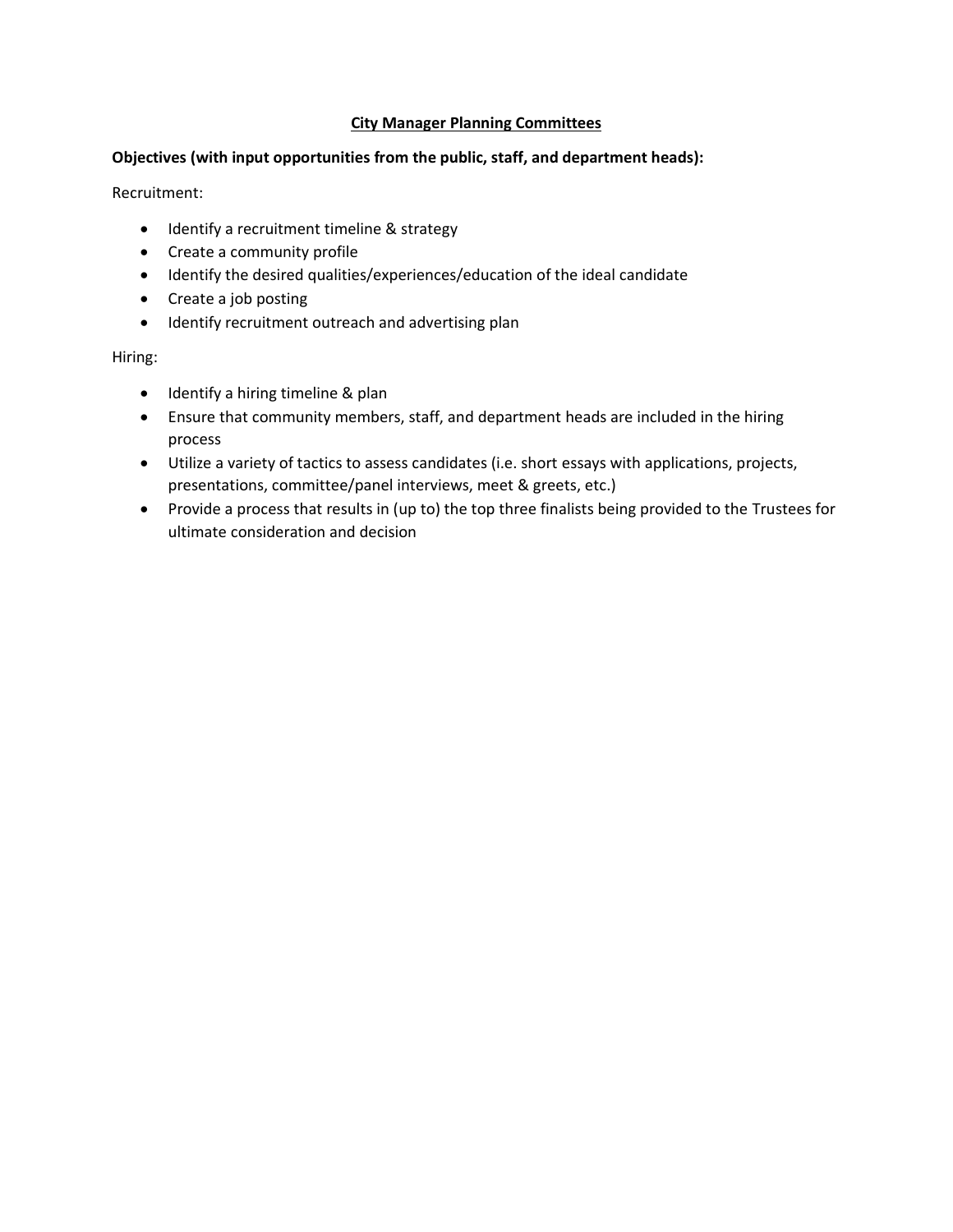**[Home](https://icma.org/)** 

# **What It Takes to Be a Professional Local Government Manager**

A quick guide for anyone who's ever wondered how to become a professional local government manager.



## **WHY CHOOSE A CAREER AS A PROFESSIONAL CITY, TOWN, OR COUNTY MANAGER?**

A career as a professional local government manager is challenging--but extremely rewarding. Few other careers offer the opportunity to have such a positive impact on your community.

As the needs of our cities, towns, and counties have become more complex, so has the job of professional local government managers and administrators. Back in the day, these individuals were recruited from the ranks of civil engineers, who were trained to build and maintain the

community's bridges, roads, and water systems. Today's managers and administrators also possess the management "know-how" to build strong communities, if not from the ground up, then by ensuring the continuous improvement of community services.

## **WHAT SKILLS DO PROFESSIONAL LOCAL GOVERNMENT MANAGERS BRING TO THEIR COMMUNITIES?**

Economically strong, high-quality-of-life communities don't just happen. They require a vision, a lot of planning, and the professional execution of those plans. City, town, and county managers and administrators draw on a wealth of experience and a multitude of skills to get the job done, including

- Personnel administration: Providing direction and leadership to department heads and those who provide direct services to the community.
- Management of public funds: Ensuring the cost-effectiveness of programs, balancing budgets, and securing the financial health of the community.
- Program and policy implementation: Working with elected officials and community leaders to achieve common goals and objectives.
- Service delivery coordination: Anticipating and planning for a city, town, or county's future needs.

Above all else, today's professional city, town, and county managers and administrators bring to the communities they serve a commitment to maintaining the public trust and confidence in local government, achieving equity and social justice, affirming human dignity, and improving the quality of life for all.

# **Typical Qualifications and Experience**

- Many of today's city, town, and county managers and administrators hold bachelor's degrees in public administration, political science, or business.
- Increasingly, these individuals enter the profession with a master's degree, often in public administration or a related field. According to ICMA's 2012 State of the Profession survey:
	- 59% of managers and administrators held a master's degree (MPA, MBA, etc.)
	- An additional 6% had earned either a law or doctorate degree.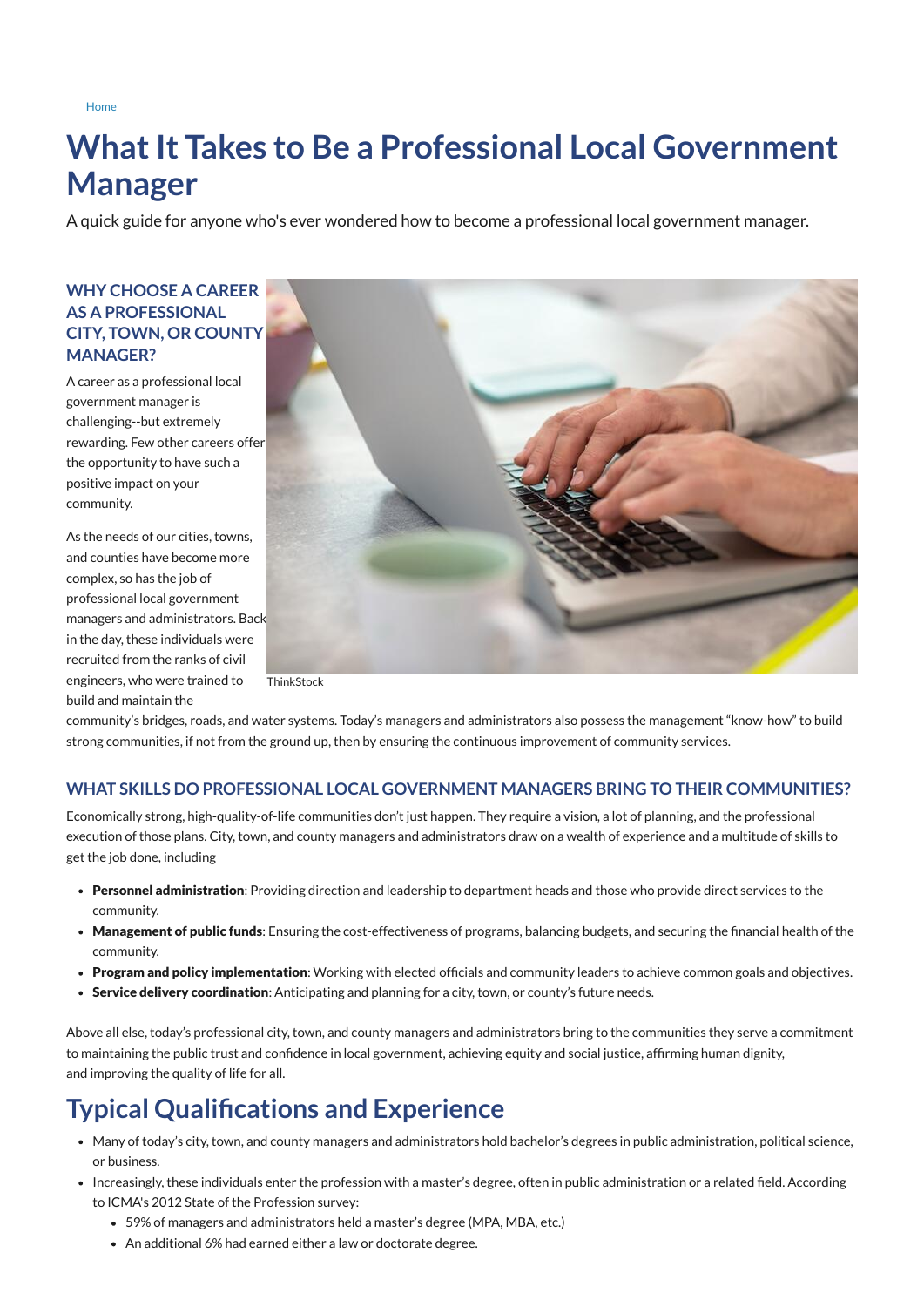© ICMA 2021 All Rights Reserved

- Managers often begin their careers in policy or administrative positions (budget or management analyst) and then serve as assistant manager before becoming a full manager.
- City, town, and county managers also come from a variety of professional backgrounds, ranging from director of planning (4%) to director of finance (6%) to employment with the state/federal government (3%). Many of the managers surveyed (24%) indicated that they had held the position of assistant manager prior to assuming their current CAO position.
- Most appointed local government managers are members of <u>ICMA, the International City/County [Management](https://icma.org/) Association</u>, and are bound by its Code of [Ethics,](https://icma.org/icma-code-ethics) which commits members to a set of ethical standards of honesty and integrity that go beyond those required by the law. Also, through its Voluntary [Credentialing](https://icma.org/voluntary-credentialing-program) Program, ICMA recognizes individual members who are qualified by a combination of education and experience, adherence to high standards of integrity, and an assessed commitment to lifelong learning and professional development. ICMA members who meet these requirements may earn designation as an ICMA Credentialed Manager.

- Resources for job seekers, employers, students, and teachers.
- Information on internships, fellowships, and coaching and mentoring.
- A selection of career guides, wikis, [and documents,](https://icma.org/node/22500) including ICMA's popular wiki on choosing a career in the field, Careers in Local Government Management.

The National Association of Schools of Public Affairs [and Administration](http://www.naspaa.org/) (NASPAA) is the membership organization of graduate education programs in public administration, public policy, public affairs, and public and nonprofit management. NASPAA's website offers comprehensive information on finding a school of public administration and earning a degree in the field.

# **How Do I Get Started?**

## **Check Out ICMA's Career Resources**

This section of the ICMA [website](https://icma.org/careers-learning) offers:

## **Contact NASPAA**

Advertisement

[About](https://icma.org/about-icma) [Contact](https://icma.org/forms/contact-us) Join [ICMA](https://icma.org/join-renew-or-reinstate-your-icma-membership) [Donate](https://icma.org/make-contribution)

## **Subscribe to the latest from ICMA**

EMAIL **Subscribe**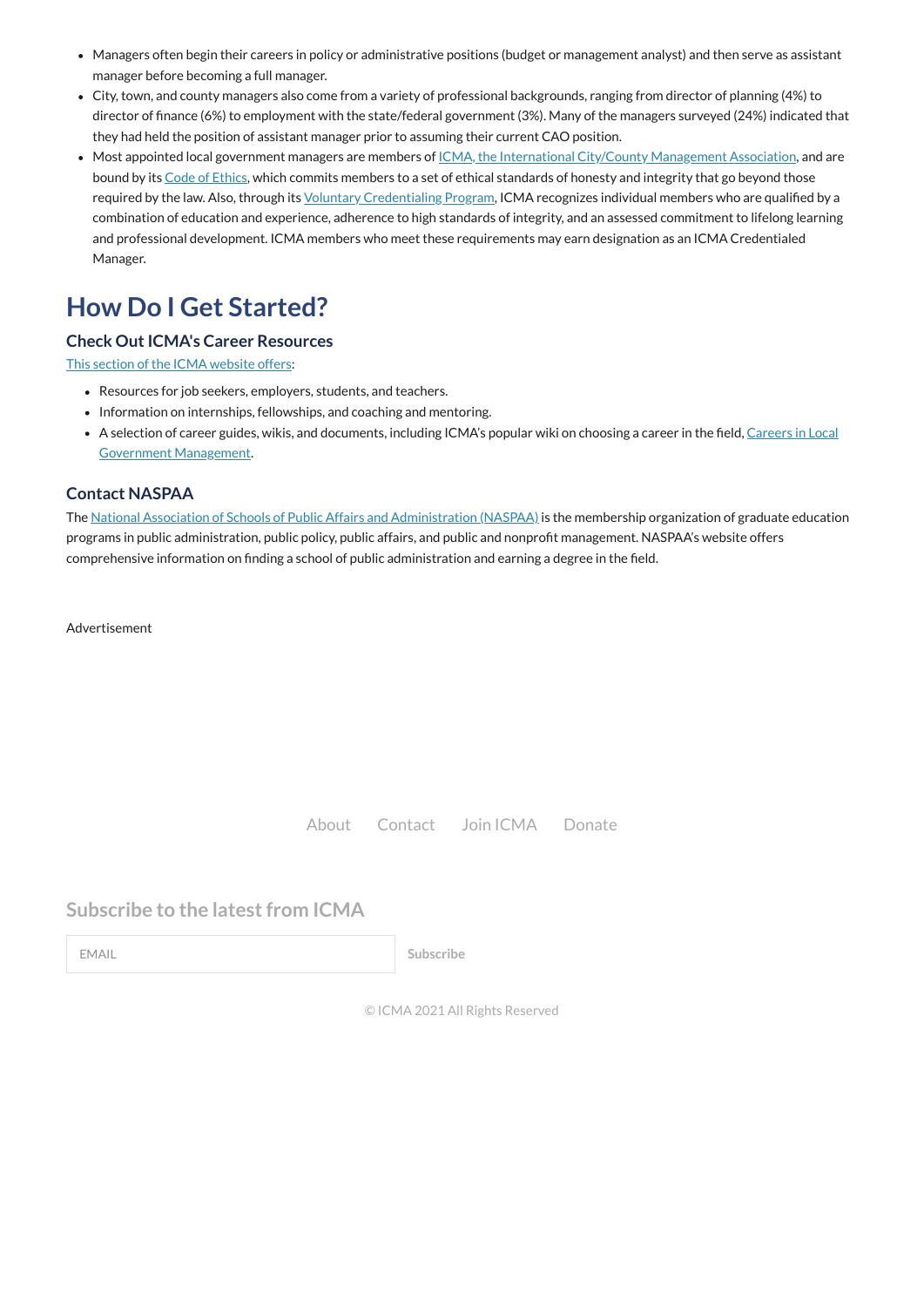#### [Home](https://icma.org/) / [About ICMA](https://icma.org/about-icma) / Advocacy of Professional Local Government [Management](https://icma.org/advocacy-professional-local-government-management)

# **What Professional City, Town, and County Managers Do**

These highly trained experts make a big difference in the communities they serve.

vision, and a focus on results that is  $\mathsf{ICMA}$ needed to create better communities by

- Managing financial and human resources.
- Overseeing the delivery of essential community services.
- Planning strategically for community development.
- Using performance metrics to drive continuous improvement.
- Committing to the highest level of ethical [standards](https://icma.org/ethics).

Professional local government managers are hired and directed by the elected city, town, or county council or other governing body to oversee the daily operations of a community or entity. These appointed managers are nonpartisan and nonpolitical. They may have different titles—city manager, town administrator, county executive, to name a few—but they all oversee the day-to-day business of local governments in an ethical, efficient, and transparent manner.

Much like executives who direct private-sector corporations, professional local government managers provide leadership,

While their responsibilities may vary from community to community, professional city, town, and county managers are typically responsible for

- Working with elected officials (mayors and city, town, and county councils) to develop sound approaches to community challenges by bringing together resources that produce results that matter.
- Helping the governing body develop a long-term vision for the community that provides a framework for policy development and goalsetting.
- Preparing a comprehensive annual budget and capital improvement program and managing local government staff, budgets, programs,



and projects.

- Overseeing the delivery of local government services, which may include public works; police, fire, and public safety; planning and economic development; parks and recreation; libraries; youth services; resource recovery and recycling; sanitation; and utilities.
- Developing performance measurement systems for local government services.
- Applying for and administering federal, state, and private foundation grant funding.
- Recruiting, hiring, and supervising the local government workforce, including key department heads.
- Preparing council or board meeting agenda materials.
- Bringing a community-wide perspective that considers past and future challenges to policy discussions.
- Encouraging inclusion and building consensus among diverse interests (including those of the elected officials, the business community, and citizens) by focusing on the needs of the entire community rather than the interests of only a few individuals.
- Promoting equity and fairness by ensuring that services are fairly distributed and that administrative decisions (such as hiring and contracting) are based on merit rather than favoritism.
- Developing and sustaining organizational excellence and promoting innovation.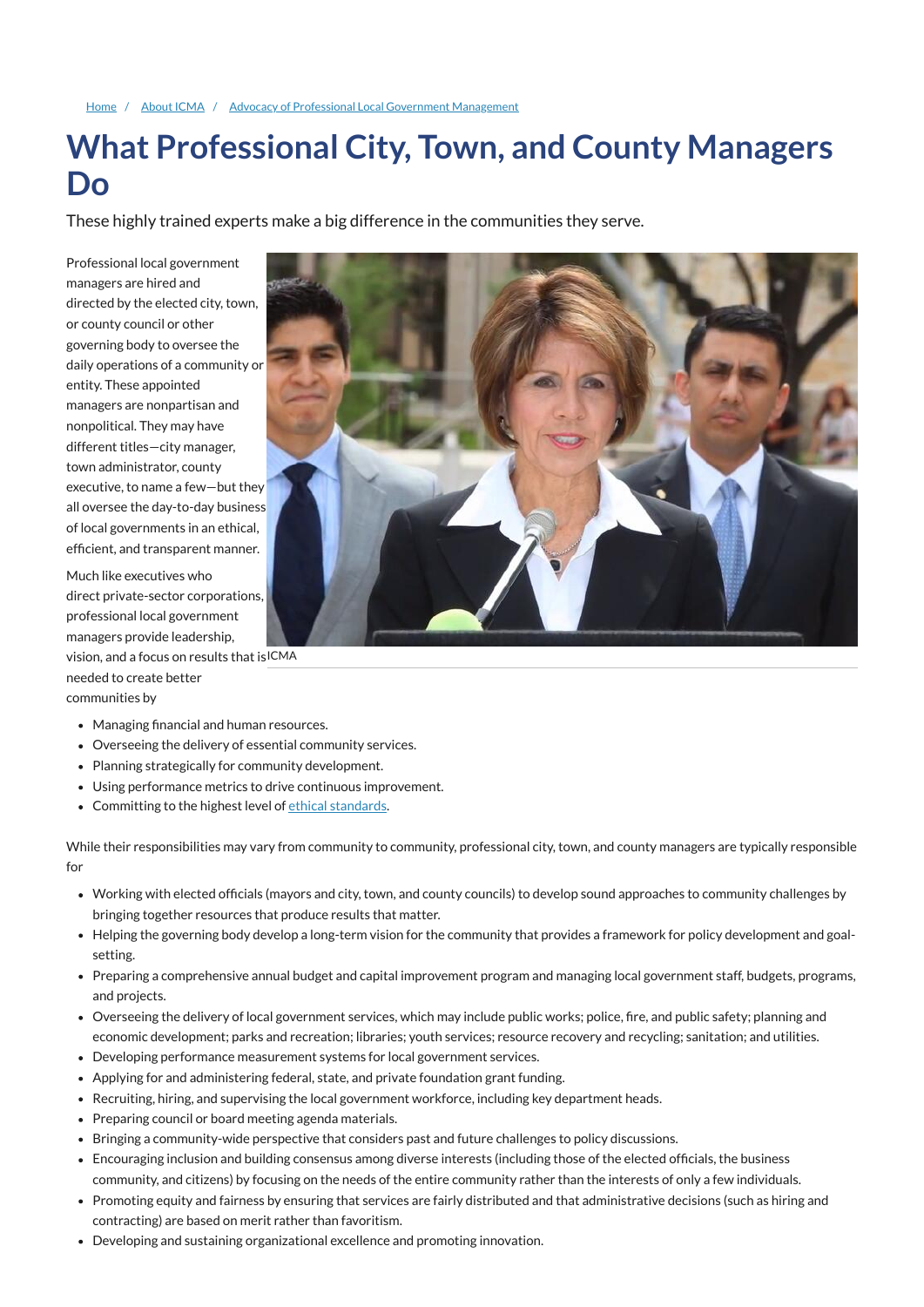# **You may also be interested in**



Ensuring that laws and policies are enforced fairly throughout the community and that the government runs ethically and transparently.

Professional city, town, and county managers establish a commitment to excellence within the local government organization that sets the tone for all employees. These individuals expect staff at all levels, from department directors to line employees, to meet high standards in service delivery, accountability, and ethics. Together, they look for more effective and efficient ways to serve the members of their community.

I

Advertisement

# **Your Citizen Service Members in Local [Government](https://icma.org/blog-posts/your-citizen-service-members-local-government)**

03-22-2022

ICMA supports all service members and values their passion to serve their communities and the military. Understand the difference between Reservists and National Guard personnel who serve in local government, and why both add value to your community.



## **Inclusive [Economic](https://icma.org/blog-posts/inclusive-economic-growth) Growth**

### 03-18-2022

ICMA joined diversity, equity and inclusion staff from Norfolk, Virginia, and Kalamazoo, Michigan, for Inclusive Economic Growth, a webinar on the importance of economic inclusion and economic mobility, including an outline of the process of rightsizing an inclusive economic development strategy to pilot in your organization.

# **EP12 ICMA President Troy Brown, ICMA-CM, on The Balancing Act: Serving Members and [Constituencies](https://icma.org/podcast/2022/ep12-icma-president-troy-brown-icma-cm-balancing-act-serving-members-and-constituencies)**

03-16-2022

ICMA president Troy Brown, ICMA-CM, provides early insight into the reduced dues structure and discusses ICMA regional events.

## **It's Your Time to Make a Difference for the [Profession!](https://icma.org/articles/member-news/its-your-time-make-difference-profession)**

03-09-2022

The 2022 Call for Volunteers is open with opportunities to give back to the profession.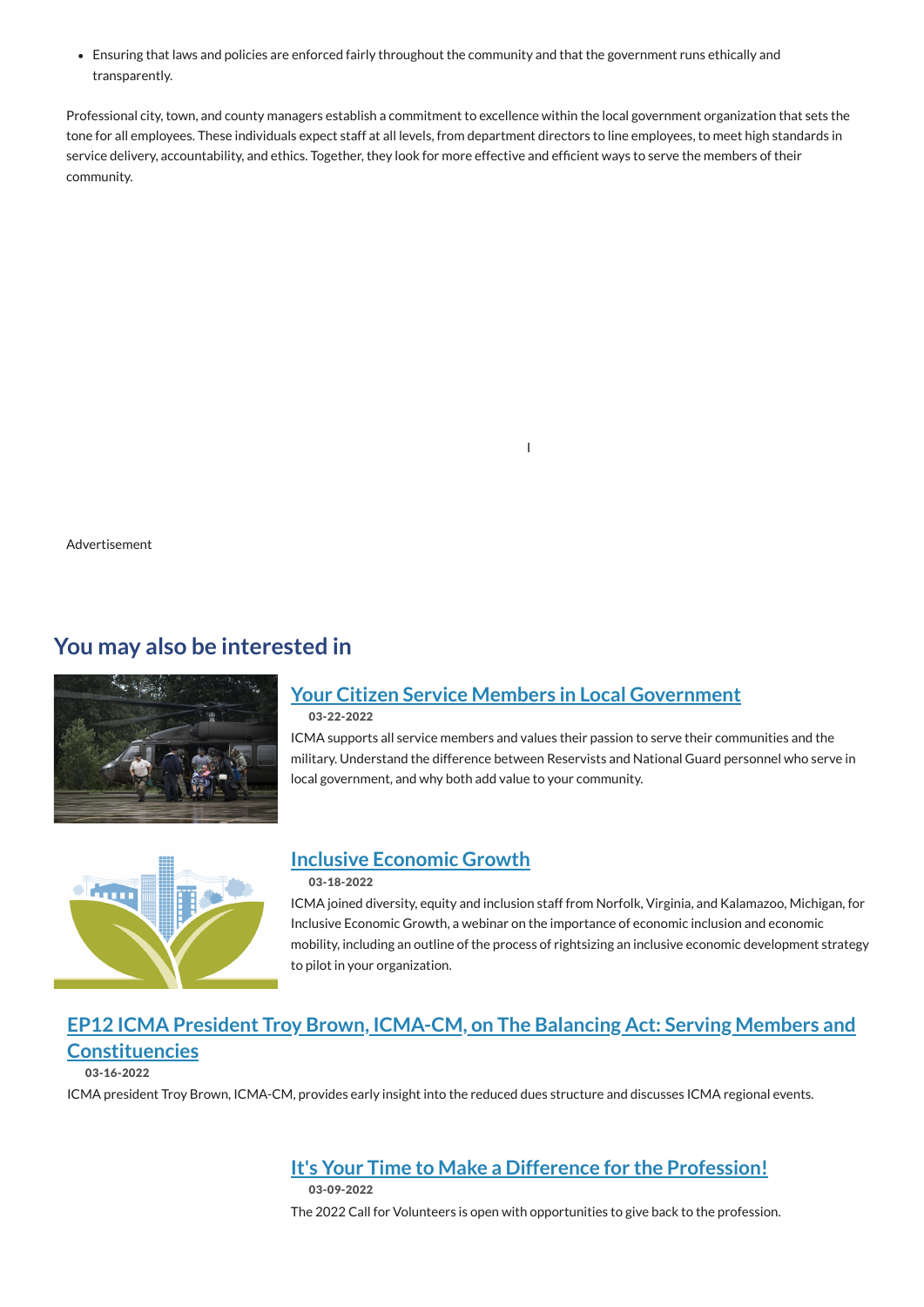© ICMA 2021 All Rights Reserved

Welcome.

*Life, Well Run* content has moved to the ICMA website. If you would like to share your success story or your ideas, send your suggestions to [lifewellrun@icma.org](mailto:lifewellrun@icma.org)



[About](https://icma.org/about-icma) [Contact](https://icma.org/forms/contact-us) Join [ICMA](https://icma.org/join-renew-or-reinstate-your-icma-membership) [Donate](https://icma.org/make-contribution)

# **Subscribe to the latest from ICMA**

EMAIL **Subscribe**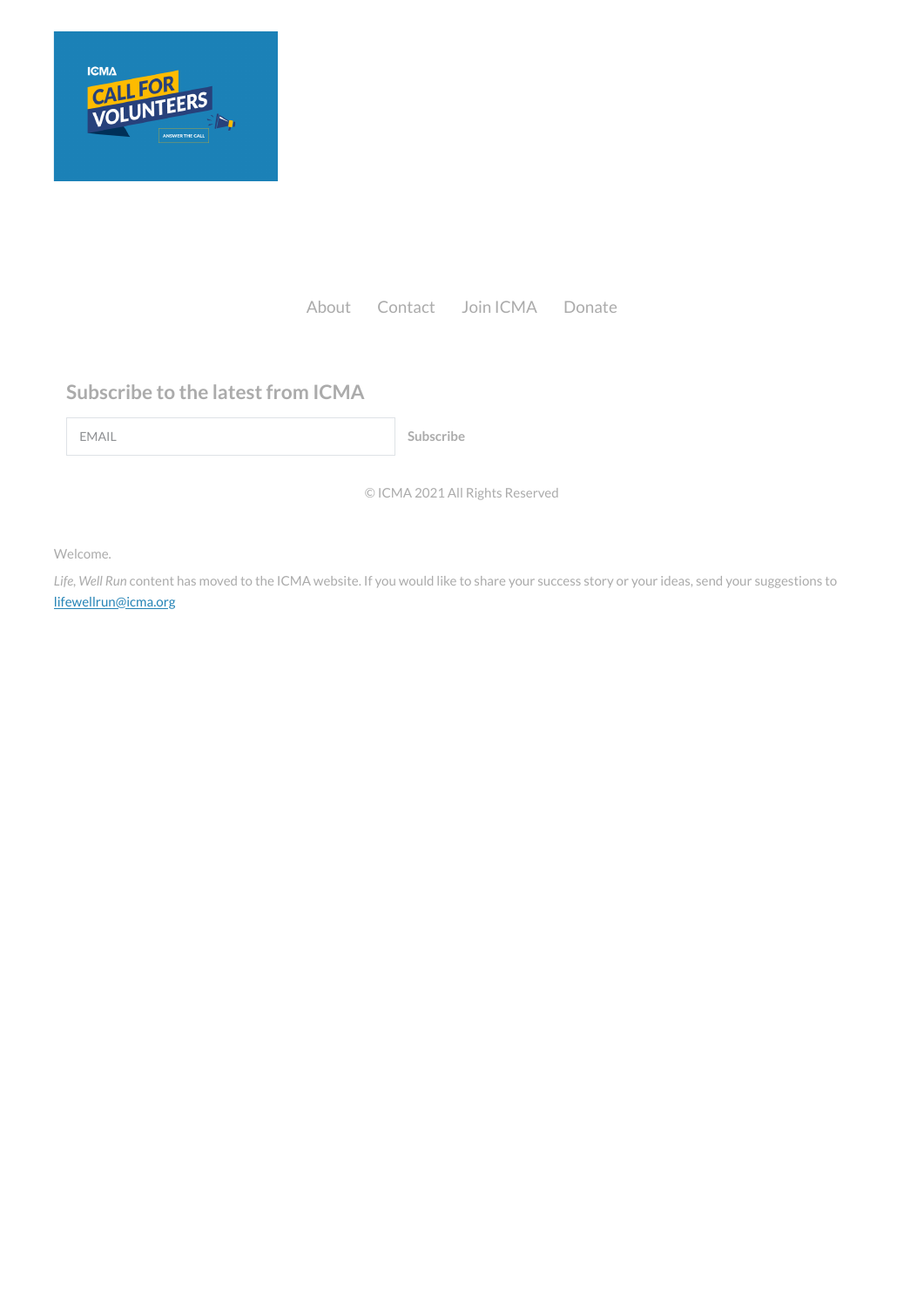### **CHARTER FOR THE CITY OF ESSEX JUNCTION**

#### **Subchapter 2: Incorporation and Powers of The City**

#### §205 Form of Government

(a) The municipal government provided by this Charter shall be known as council-manager form of government. Pursuant to its provisions and subject only to the limitations imposed by the State Constitution and by this Charter, all powers of the City of Essex Junction shall be vested in an elective City Council, which shall enact ordinances, codes, and regulations, adopt budgets, determine policies, and appoint the City Manager, who shall enforce the laws and ordinances and administer the government of the City. All powers of the City shall be exercised in the manner prescribed by this Charter or prescribed by ordinance.

#### **Subchapter 3: Governance Structure**

- § 301 Powers and Duties of Governing Body
	- (a) The members of the City of Essex Junction City Council shall constitute the legislative body of the City of Essex Junction for all purposes required by statute, and except as otherwise herein specifically provided shall have all the powers and authority given to, and perform all duties required of City legislative bodies or Councils under the laws of the State of Vermont.
	- (b) Within the limitations of the foregoing, the City of Essex Junction Council shall have the power to:
		- (1) Appoint and remove a City Manager and supervise, create, change, and abolish offices, commissions, or departments other than the offices, commissions, or departments established by this Charter.
- § 305 Compensation
	- (b) The City Council shall fix the compensation of all appointees and the City Manager. The Council shall review, approve, and ratify any collective bargaining agreements, which may be negotiated or fixed by the Manager or their designee.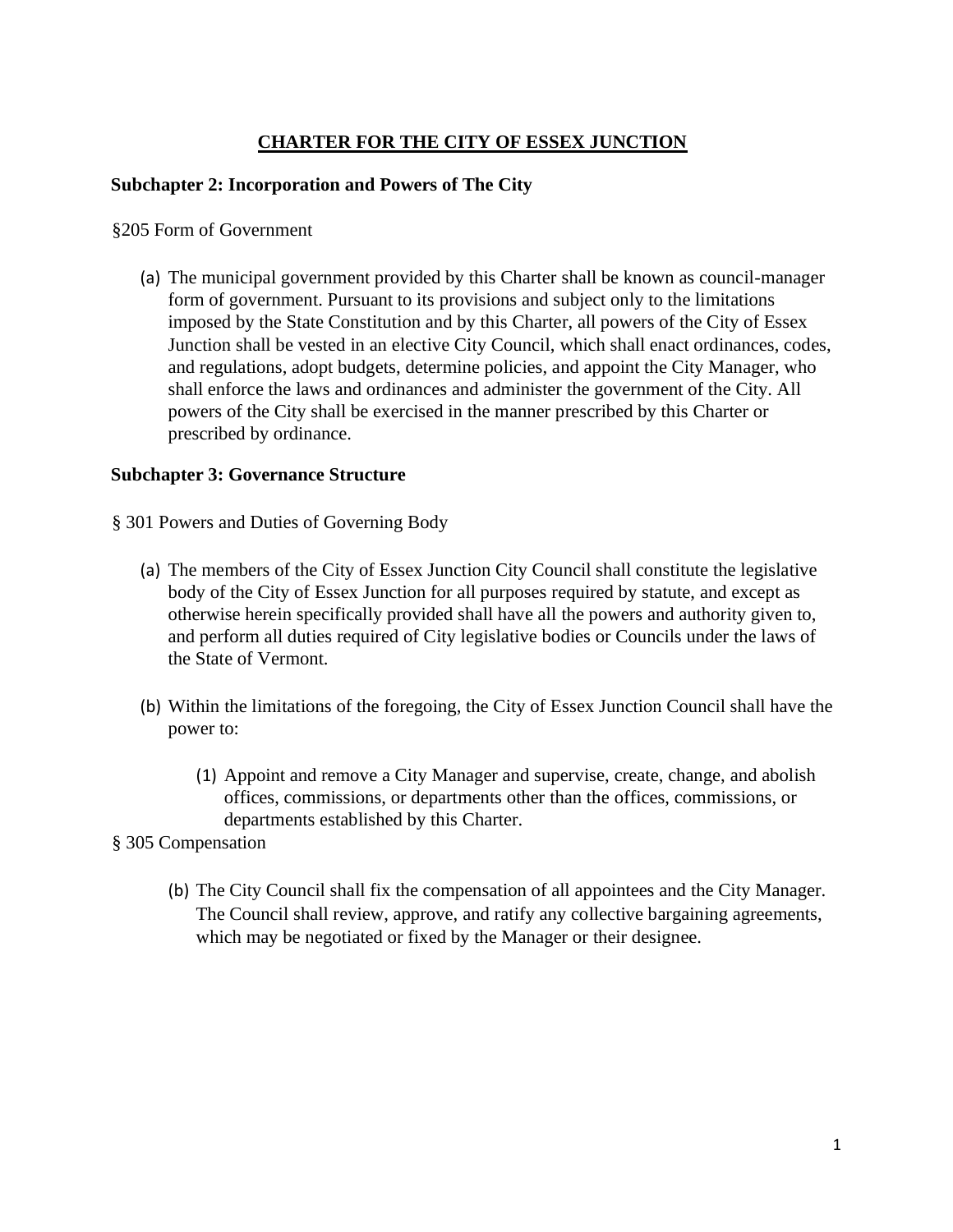- § 306 Prohibitions and Conflicts of Interest
	- (a) Appointments and Removals. Neither the legislative body nor any of its members shall in any manner dictate the appointment or removal of any municipal administrative officers or employees whom the manager or any of the manager's subordinates are empowered to appoint. The legislative body may discuss with the Manager the appointment, performance, and removal of such officers and employees in executive session.
	- (b) Interference with Administration. Except for the purpose of inquiries and investigations under § 301 (b)(4), the legislative body or its members shall deal with the municipal officers and employees who are subject to the direction and supervision of the Manager solely through the Manager, and neither the legislative body nor its members shall give orders to any such officer or employee, either publicly or privately.

#### **Subchapter 7: City Manager**

§701 Appointment/Hiring of Manager

The Council shall appoint a City Manager under and in accordance with Vermont Statutes Annotated, as amended from time-to-time hereafter.

§ 702 Powers of Manager

The Manager shall be the chief administrative officer of the City of Essex Junction. The Manager shall be responsible to the Council for the administration of all City of Essex Junction affairs placed in the Manager's charge by or under this Charter. The Manager shall have the following powers and duties in addition to those powers and duties delegated to municipal managers under the Vermont statutes.

(a) The Manager shall appoint and, when the Manager deems it necessary for the good of the service, suspend or remove all City of Essex Junction employees, including the Treasurer, and other employees provided for by or under this Charter for cause, except as otherwise provided by law, this Charter, collective bargaining unit contracts, or personnel rules adopted pursuant to this Charter. The Manager may authorize any employee who is subject to the Manager's direction and supervision to exercise these powers with respect to subordinates in that employee's department, office, or agency. There shall be no discrimination in employment, in accordance with applicable state and federal laws, including but not limited to 21 V.S.A. §495. Appointments, lay-offs, suspensions, promotions, demotions, and removals shall be made primarily on the basis of training, experience, fitness, and performance of duties, in such manner as to ensure that the responsible administrative officer may secure efficient service.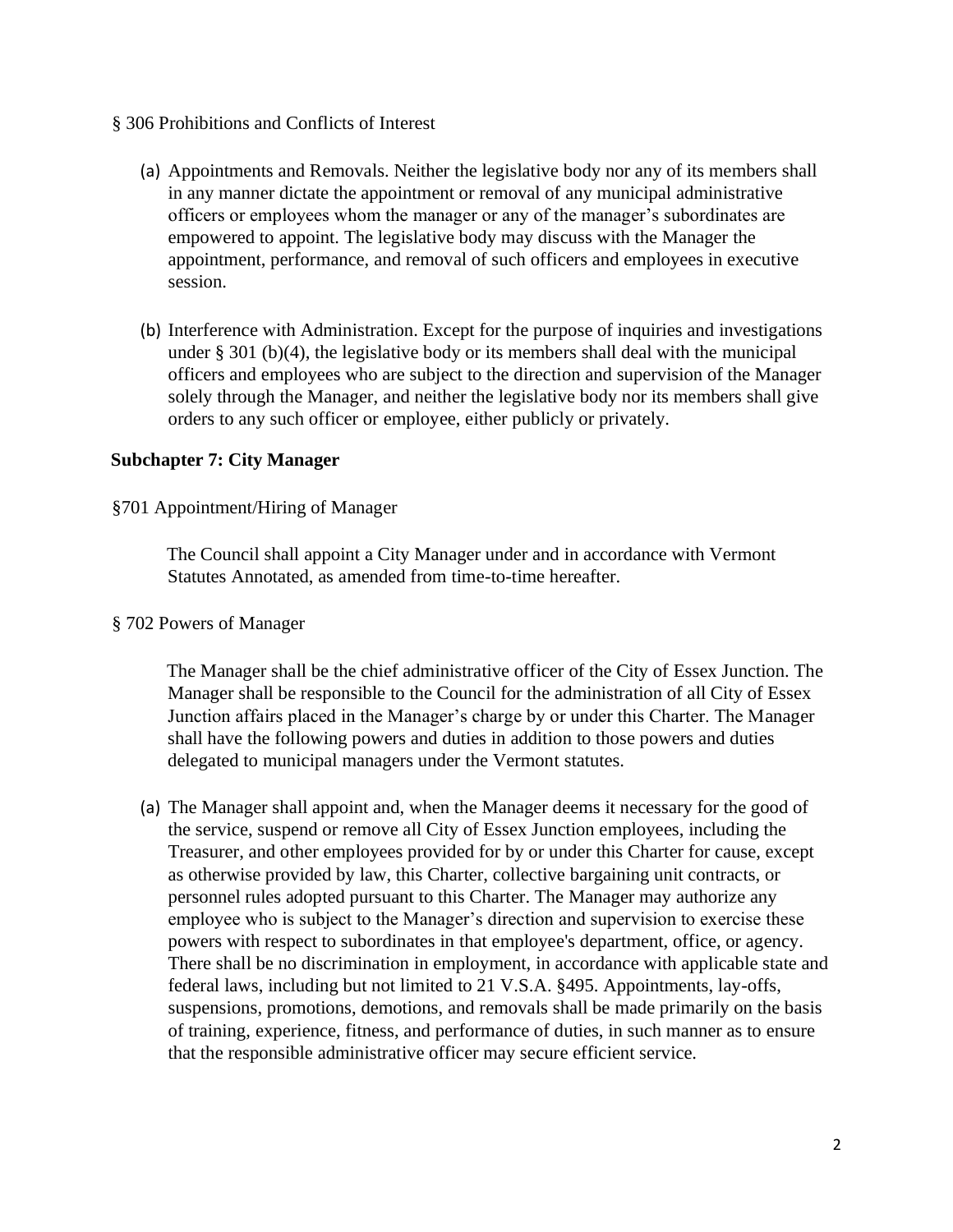(b) The Manager, or their designee, shall direct and supervise the administration of all departments, offices, and agencies of the City of Essex Junction, except as otherwise provided by this Charter or by law.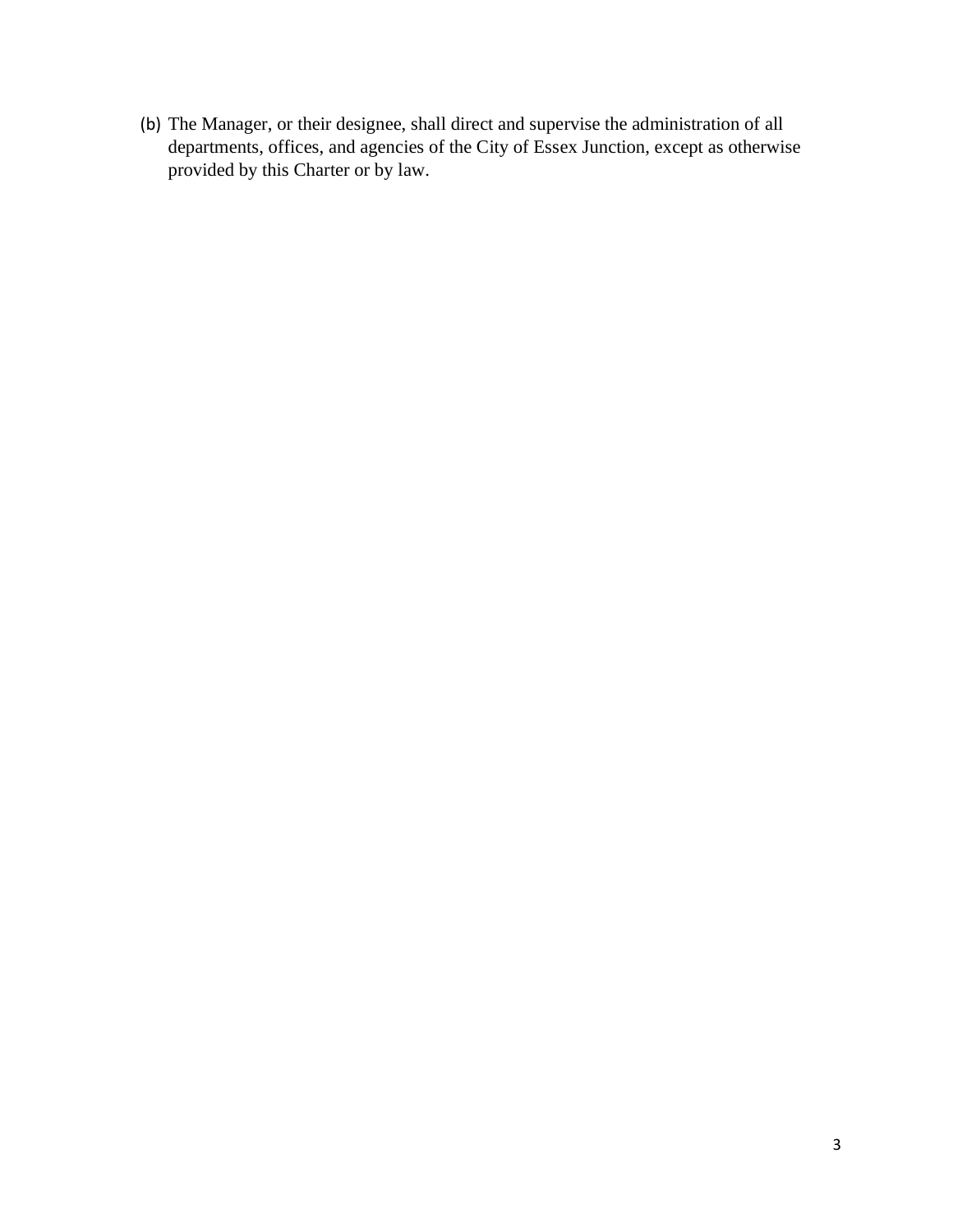- (c) The Manager shall recommend hiring of a City Attorney with Council approval and shall hire special attorneys as needed.
- (d) The Manager or a staff member designated by the Manager shall attend all Council meetings and shall have the right to take part in discussion and make recommendations but may not vote. The Council may meet in executive session without the Manager for discussion of the Manager's performance or if the Manager is the subject of an investigation pursuant to § 301(b)(4) of this Charter.
- (e) The Manager shall see that all laws, provisions of this Charter, and acts of the Council, subject to enforcement by the Manager or by officers subject to the Manager's direction and supervision, are faithfully executed.
- (f) The Manager shall prepare and submit the annual budget and capital program to the Council.
- (g) The Manager shall submit to the Council and make available to the public a complete report on the finances and administrative activities of the City of Essex Junction as of the end of each fiscal year.
- (h) The Manager shall make such other reports as the Council may require concerning the operations of City of Essex Junction departments, offices, and agencies subject to the Manager's direction and supervision.
- (i) The Manager shall keep the Council fully advised as to the financial condition and future needs of the City of Essex Junction and make such recommendations to the Council concerning the affairs of the City of Essex Junction as the Manager deems desirable.
- (j) The Manager shall be responsible for the enforcement of all City of Essex Junction ordinances and laws.
- (k) The Manager may when advisable or proper delegate to subordinate officers and employees of the City of Essex Junction any duties conferred upon the Manager by this Charter, the Vermont statutes, or the Council members.
- (l) The Manager shall perform such other duties as are specified in this Charter or in State law, or as may be required by the Council.
- (m) The Manager shall fix the compensation of City employees.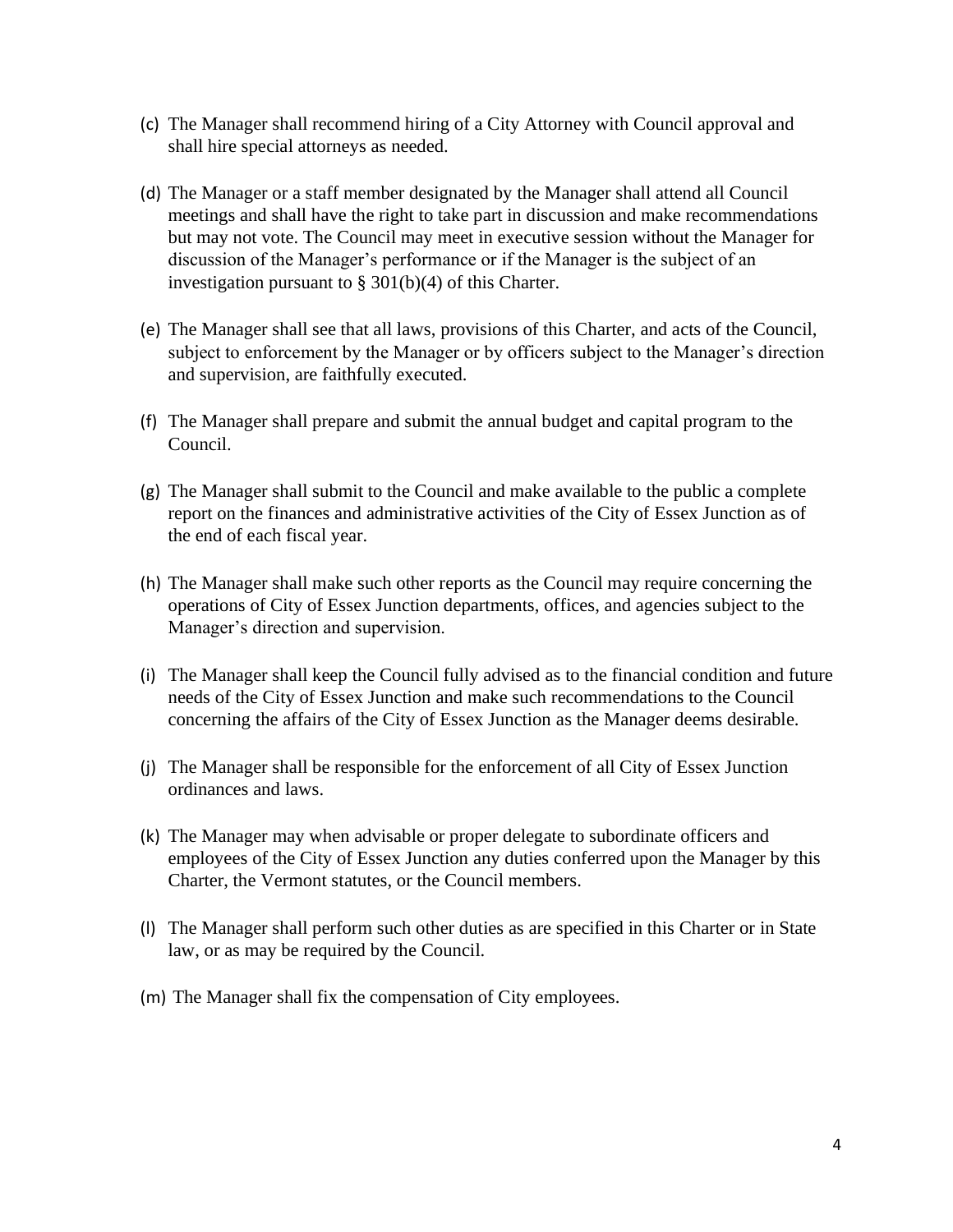- (n) The Manager shall recommend appointment of the City Clerk annually, with Council approval.
- § 703 Hearing/Removal Process
	- (a) The Council may remove the Manager from office for cause in accordance with the following procedures:
		- 1. The Council shall adopt by affirmative vote of a majority of all its members a preliminary resolution which must state the reasons for removal and may suspend the Manager from duty for a period not to exceed 45 days. A copy of the resolution shall be delivered within three days to the Manager.
		- 2. Within five days after a copy of the resolution is delivered to the Manager, the Manager may file with the Council a written request for a hearing; said hearing to be in a public or executive session by choice of the Manager. This hearing shall be held at a special Council meeting not earlier than 15 days nor later than 30 days after the request is filed. The Manager may file with the Council a written reply not later than five days before the hearing.
		- 3. The Council may adopt a final resolution of removal, which may be made effective immediately, by affirmative vote of a majority of all its members at any time after five days from the date when a copy of the preliminary resolution was delivered to the Manager, if the Manager has not requested a public hearing, or at any time after the public hearing if the Manager has requested one.

#### § 704 Vacancy in Office of Manager

The Manager, by letter filed with the City Clerk, may appoint a staff member to perform the Manager's duties in the event of the Manager's absence due to disability, incapacitation, or vacation unless the Manager has previously appointed a staff member as assistant manager or deputy manager, who would automatically assume the Manager's responsibilities in the Manager's absence. If the Manager fails to make such designations, the Council, may by resolution appoint an officer or employee of the City to perform the duties of the Manager until the Manager is able to return to duty.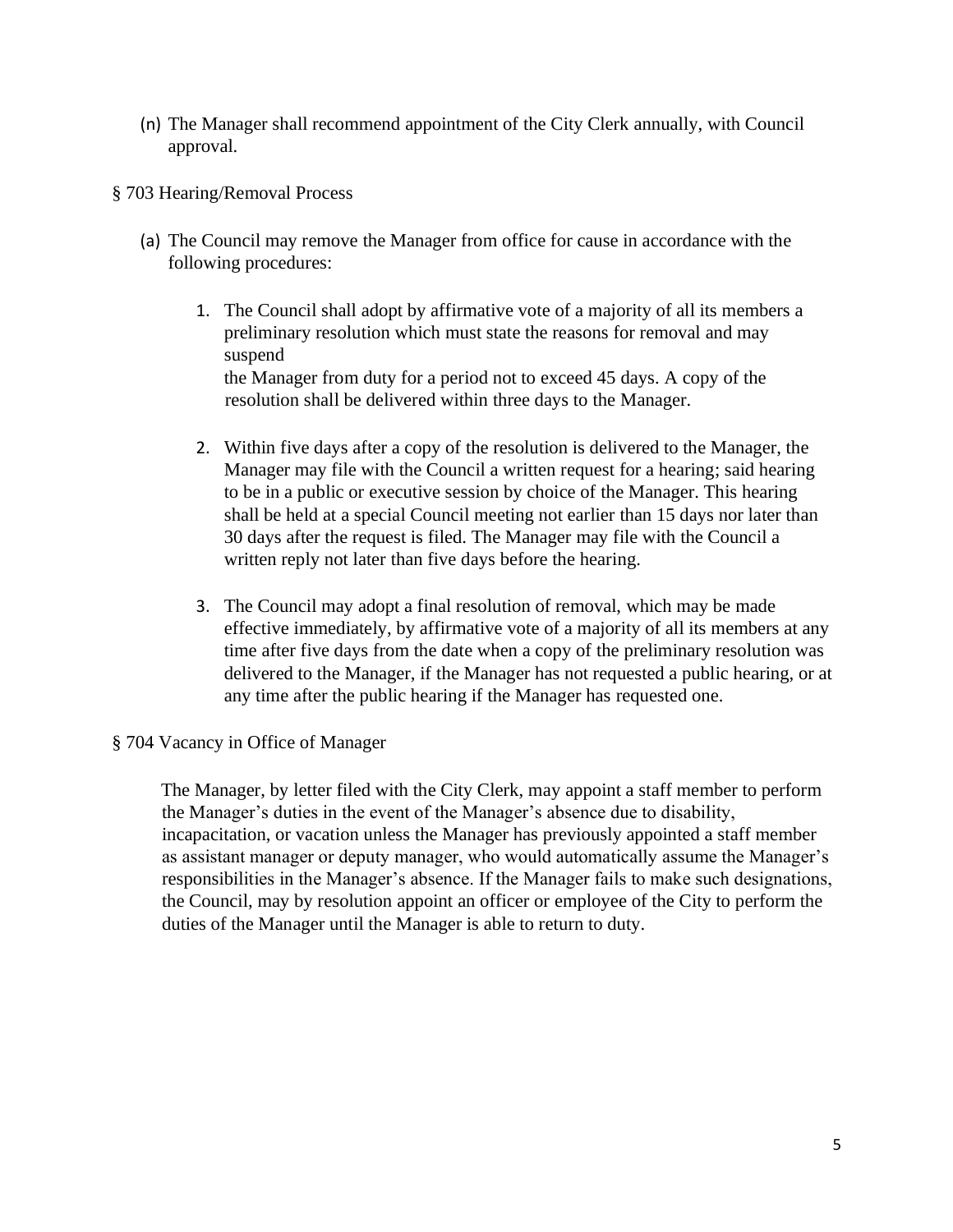#### **Subchapter 9: Administrative Departments**

§ 901 Personnel Administration and Benefits

- (a) The Manager or the Manager's appointee shall be the personnel director. The Manager shall maintain personnel rules and regulations protecting the interests of the City and of the employees. These rules and regulations must be approved by the Council and shall include the procedure for amending them and for placing them into practice. Each employee shall receive a copy of the rules and regulations when the employee is hired.
- (b) The rules and regulations may deal with the following subjects or with other similar matters of personnel administration: job classification, jobs to be filled, tenure, retirement, pensions, leaves of absence, vacations, holidays, hours and days of work, group insurance, salary plans, rules governing hiring, temporary appointments, lay-off, reinstatement, promotion, transfer, demotion, settlement of disputes, dismissal, probationary periods, permanent or continuing status, in-service training, injury, employee records, and further regulations concerning the hearing of appeals.
- (c) No person in the service of the City shall either directly or indirectly give, render, pay, or receive any service or other valuable thing for or on account of or in connection with any appointment, proposed appointment, promotion, or proposed promotion.

#### § 902 Real Estate Assessor

There shall be either a real estate Assessor who is a certified real estate appraiser or an independent appraisal firm, headed by a certified real estate appraiser, appointed by the Manager that shall carry out the duties of assessor in the same manner and be subject to all of the same liabilities prescribed for listers under the law of the State of Vermont in assessing property within the City of Essex Junction and which shall establish the grand list thereof and shall return such list to the City Clerk within the time required by state statute.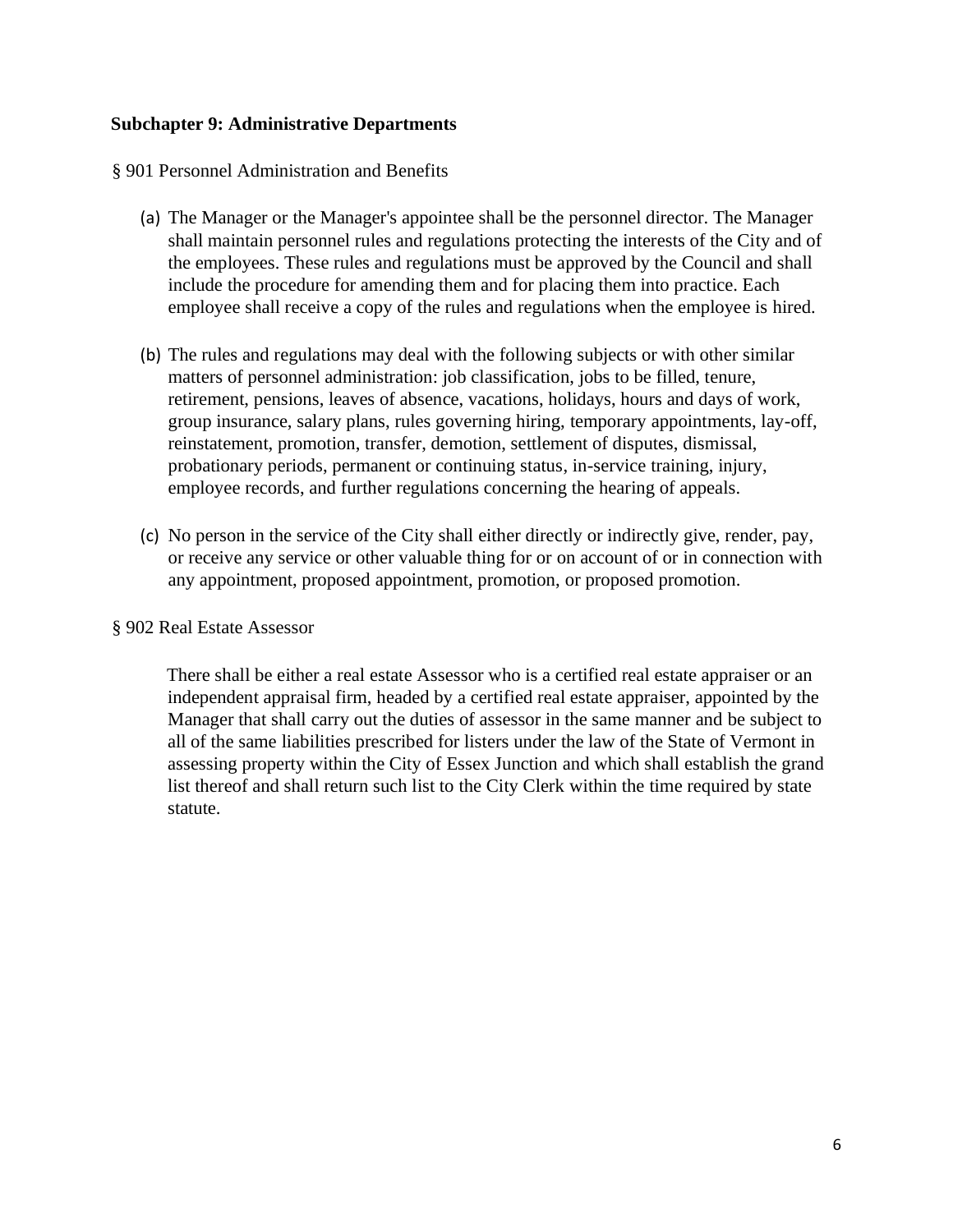#### **Subchapter 10 Budget Process**

§ 1002 Annual Municipal Budget

With support from the finance department, the Manager shall submit to the Council a budget for review before the annual City Meeting or at such previous time as may be directed by the Council. The budget shall contain:

- (a) An estimate of the financial condition of the City as of the end of the fiscal year.
- (b) An itemized statement of appropriations recommended for current expenses, and for capital improvements, during the next fiscal year, with comparative statements of appropriations and estimated expenditures for the current fiscal year and actual appropriations and expenditures for the immediate preceding fiscal year.
- (c) An itemized statement of estimated revenues from all sources, other than taxation, for the next fiscal year and comparative figures of tax and other sources of revenue for the current and immediate preceding fiscal years.
- (d) A capital budget for no fewer than the next five fiscal years, showing anticipated capital expenditures, financing, and tax requirements.
- (e) Such other information as may be required by the Council.

#### **Subchapter 12: Capital Improvements**

- § 1201 Capital Programs
	- (a) The Manager shall prepare and submit to the Council a capital program at least three months prior to the final date for submission of the budget.
	- (b) Contents. The capital program shall include:
		- 1. A clear general summary of its contents;
		- 2. A list of all capital improvements which are proposed to be undertaken during no fewer than the next five fiscal years, with appropriate supporting information as to the necessity for such improvements;
		- 3. Cost estimates, method of financing, and recommended time schedules for each such improvement; and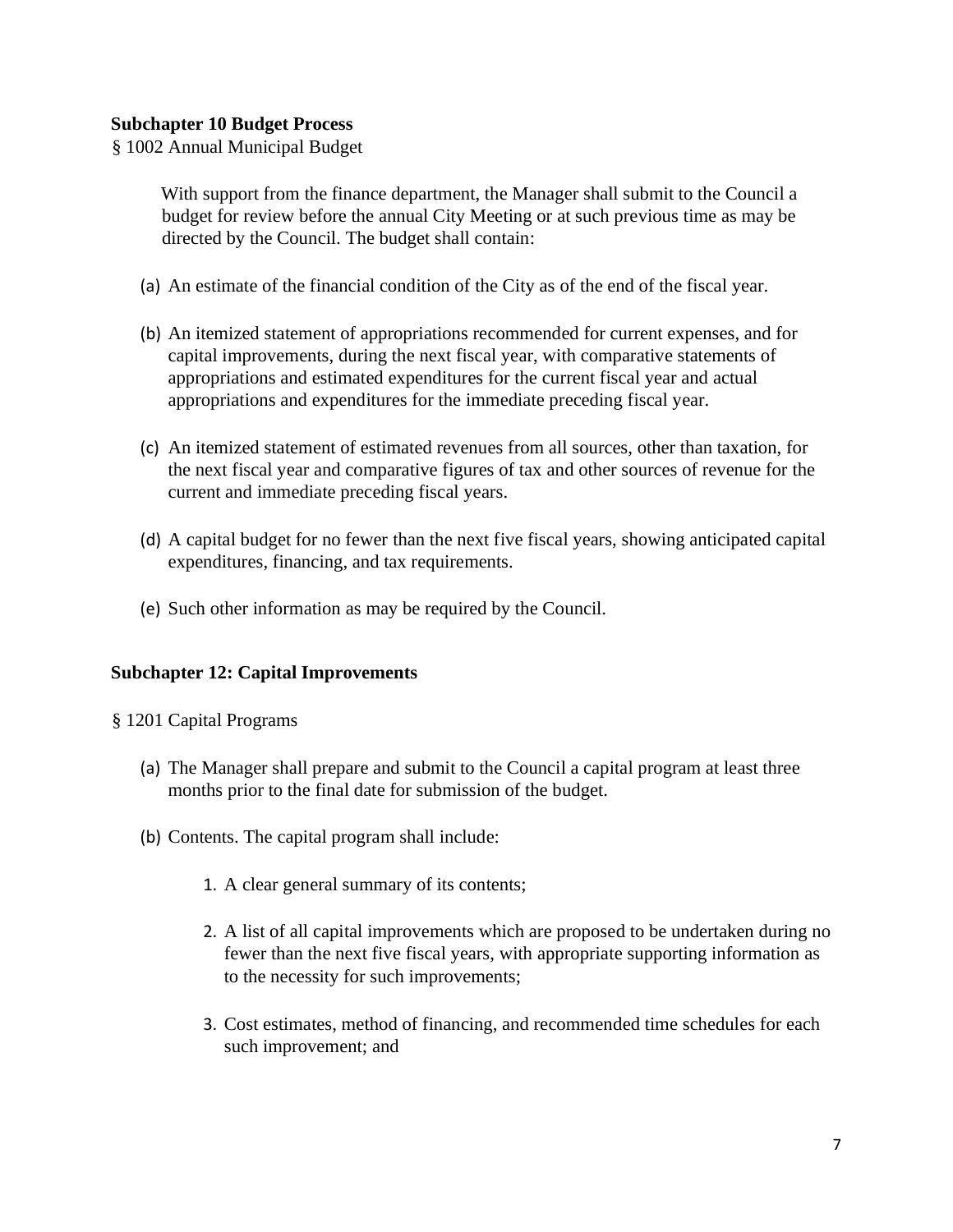4. The estimated annual cost of operating and maintaining the facilities to be constructed or acquired.

The above information may be revised and extended each year with regard to capital improvements still pending or in process of construction or acquisition.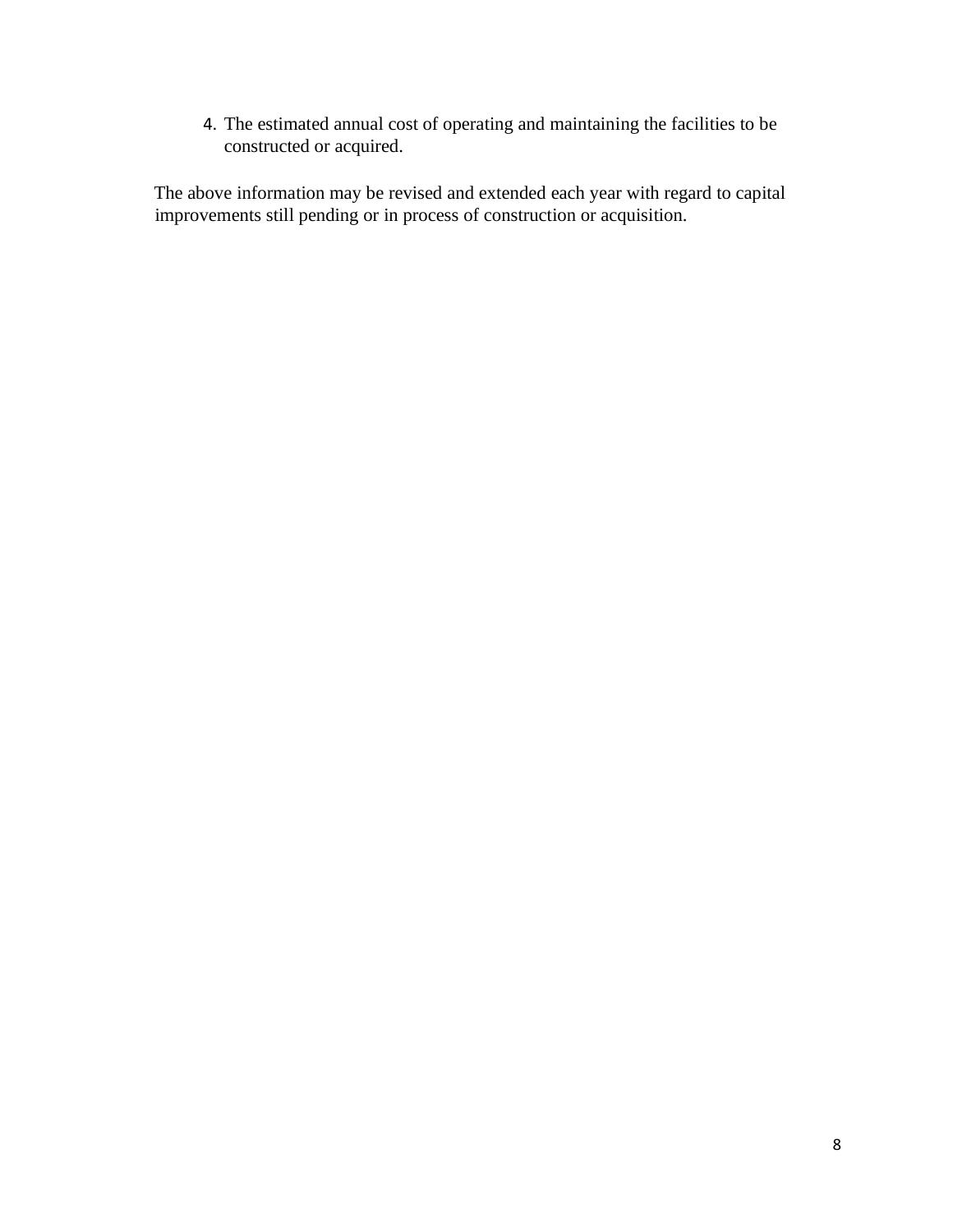#### **VILLAGE MANAGER**

### **GRADE 13**

#### **BASIC FUNCTION**

To manage and administer all functions, services and activities of Village government, in accordance with the provisions of the Village Charter, state law and under the policy direction of the Village Board of Trustees.

#### **CHARACTERISTIC DUTIES & RESPONSIBILITIES**

- Appoint and, when deemed necessary for the good of the service, suspend or remove all Village employees, and other employees provided for by or under the Village Charter for cause, except as otherwise provided by law, the Village Charter or personnel rules adopted pursuant to the Village Charter. The Village Manager may authorize any employee who is subject to his/her direction and supervision to exercise these powers with respect to subordinates in that employee's department, office or agency.
- The Village Manager shall direct and supervise the administration of all departments, offices and agencies of the Village, except as otherwise provided by the Village Charter or by law.
- The Village Manager shall attend all Trustees meetings and shall have the right to take part in discussion and make recommendations but may not vote.
- The Village Manager shall see that all laws, provisions of the Village Charter and acts of the Trustees, subject to enforcement by him/her or by officers subject to his/her direction and supervision, are faithfully executed.
- The Village Manager shall prepare and submit the annual budget and capital program to the Trustees.
- The Village Manager shall submit to the Trustees and make available to the public a complete report on the finances and administrative activities of the Village as of the end of each fiscal year.
- The Village Manager shall make such other reports as the Trustees may require concerning the operations of Village departments, offices and agencies subject to his/her direction and supervision.
- The Village Manager shall keep the Trustees fully advised as to the financial condition and future needs of the Village and make such recommendations to the Trustees concerning the affairs of the Village as he/she deems desirable.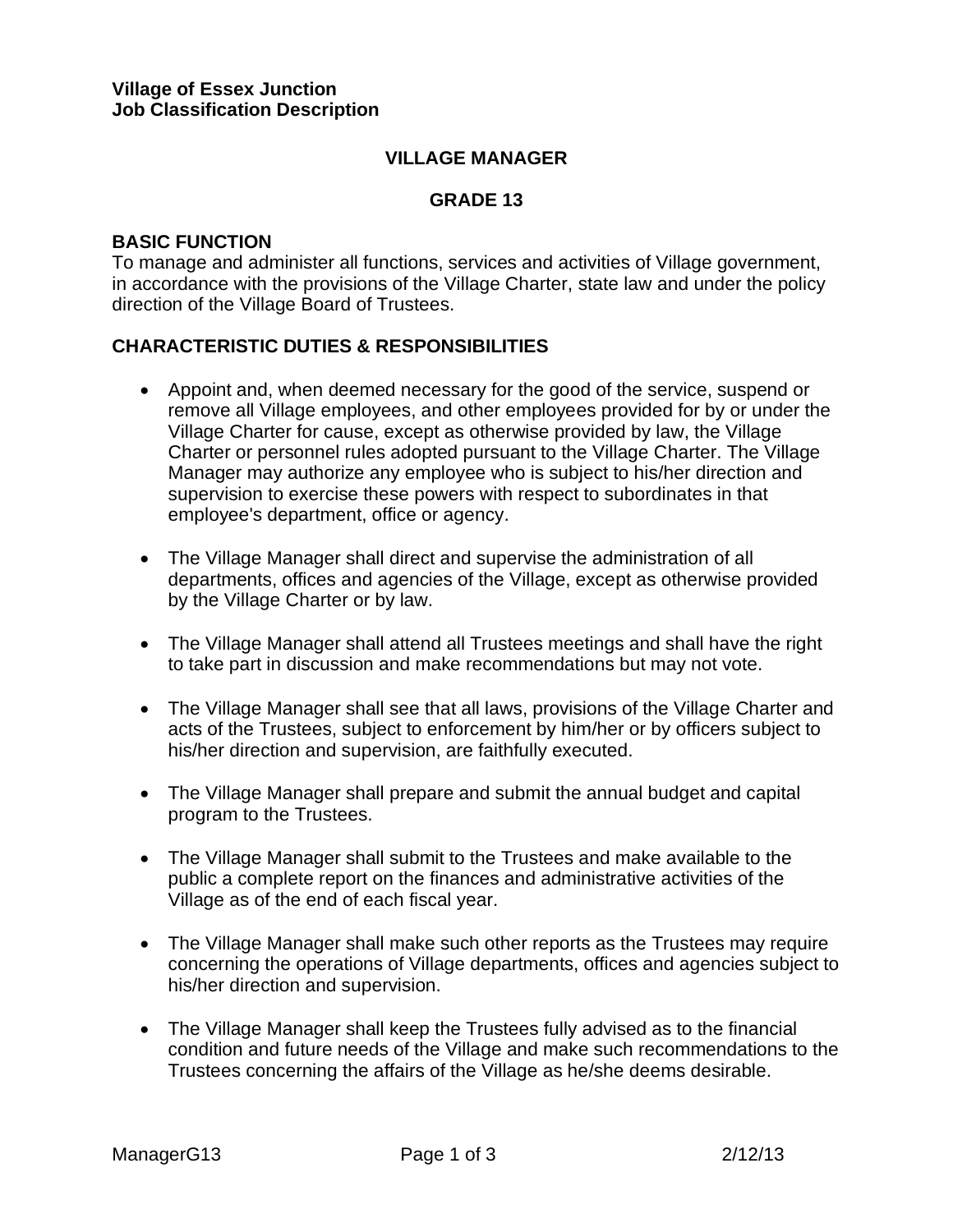- The Village Manager or his/her designee shall perform the duties of zoning administrative officer.
- The Village Manager shall be responsible for the enforcement of all Village ordinances and laws.
- The Village Manager may when advisable or proper delegate to subordinate officers and employees of the Village any duties conferred upon him/her by the Village Charter, the Vermont statutes or the Trustees.
- The Village Manager shall annually appoint, subject to the Trustees approval, the Village treasurer/tax collector, Village clerk, Village attorney, Village fire chief and Village engineering consultant.
- The Village Manager shall perform such other duties as are specified in the Village charter, state law, or as may be required by the Trustees.
- Exercise full supervisory authority directly over all Village department heads and administrative office personnel, and indirectly over approximately 30-35 Village employees. Plan and conduct training programs and staff meetings. Confer regularly with department heads and staff to plan and coordinate activities, assign and review work, assist with difficult or unusual tasks, resolve problems and the like.
- Serve as a principal Village liaison in conjunction with a member of the Board of Trustees to community groups, residents, government agencies, other municipalities, contractors, consultants, attorneys, media and others outside Village government.
- Demonstrate commitment to the Village of Essex Junction's mission and values as determined by residents and the Village's various boards and commissions.

### **SUPERVISION RECEIVED**

In all matters, the Village Manager shall be subject to the direction and supervision of the Trustees and shall hold office at the will of the Trustees.

#### **SUPERVISION EXERCISED**

Administrative and functional supervision, direct and indirect, of all Village employees.

### **KNOWLEDGE, SKILLS & ABILITIES**

- Master's degree in public administration, business administration or other appropriate discipline, plus 4 to 6 years of relevant technical and administrative experience, or a combination of education and experience from which comparable knowledge and skills are acquired.
- Broad base of technical knowledge and skills related to municipal government operations, including public works, community relations, relevant state and federal law, development grants and so forth. Strong technical knowledge and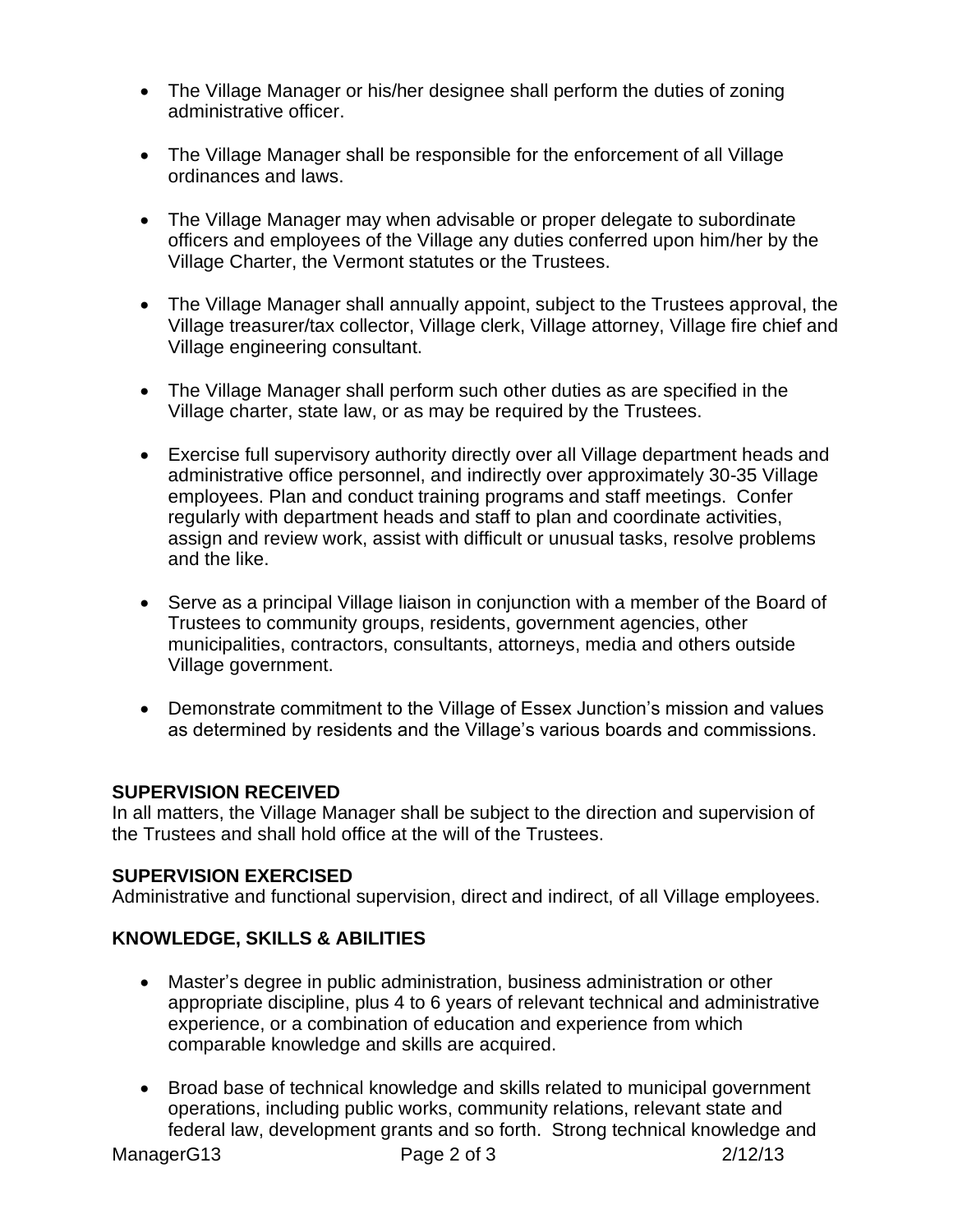skills related to budget and personnel management. Relevant experience with computer, i.e., email, word processing, etc.

- Excellent planning, organizational, administrative, personnel and budget management skills.
- Excellent writing, research, analytical, and general problem-solving skills. Relevant experience in developing policies and procedures, and in interpreting complex laws and regulations.
- Demonstrated ability to deal effectively with, and represent the Village to, a wide range of individuals and groups outside Village government, as well as Village officials and personnel, frequently regarding highly sensitive and/or controversial matters. Good general public relations, negotiating and coordinating skills.
- Demonstrated ability to conduct construction and other field site inspections.
- Ability to travel to meetings in other parts of the state.
- Demonstrated ability to build teams that efficiently serve the public and are effective at implementing the Trustees' policies.

**DISCLAIMER:** The above information is intended to describe the general nature of this position and is not to be considered a complete statement of duties, responsibilities and requirements.

#### **EMPLOYEE ACKNOWLEDGEMENT**

I acknowledge that I have received this job description. I understand the job to which I am assigned and acknowledge that I can perform the primary duties and responsibilities of the position. I further understand that management has the right to assign job duties and may update the job description from time to time.

Name:

Signature:\_\_\_\_\_\_\_\_\_\_\_\_\_\_\_\_\_\_\_\_\_\_\_\_\_\_\_\_\_\_\_ Date:\_\_\_\_\_\_\_\_\_\_\_\_\_\_\_\_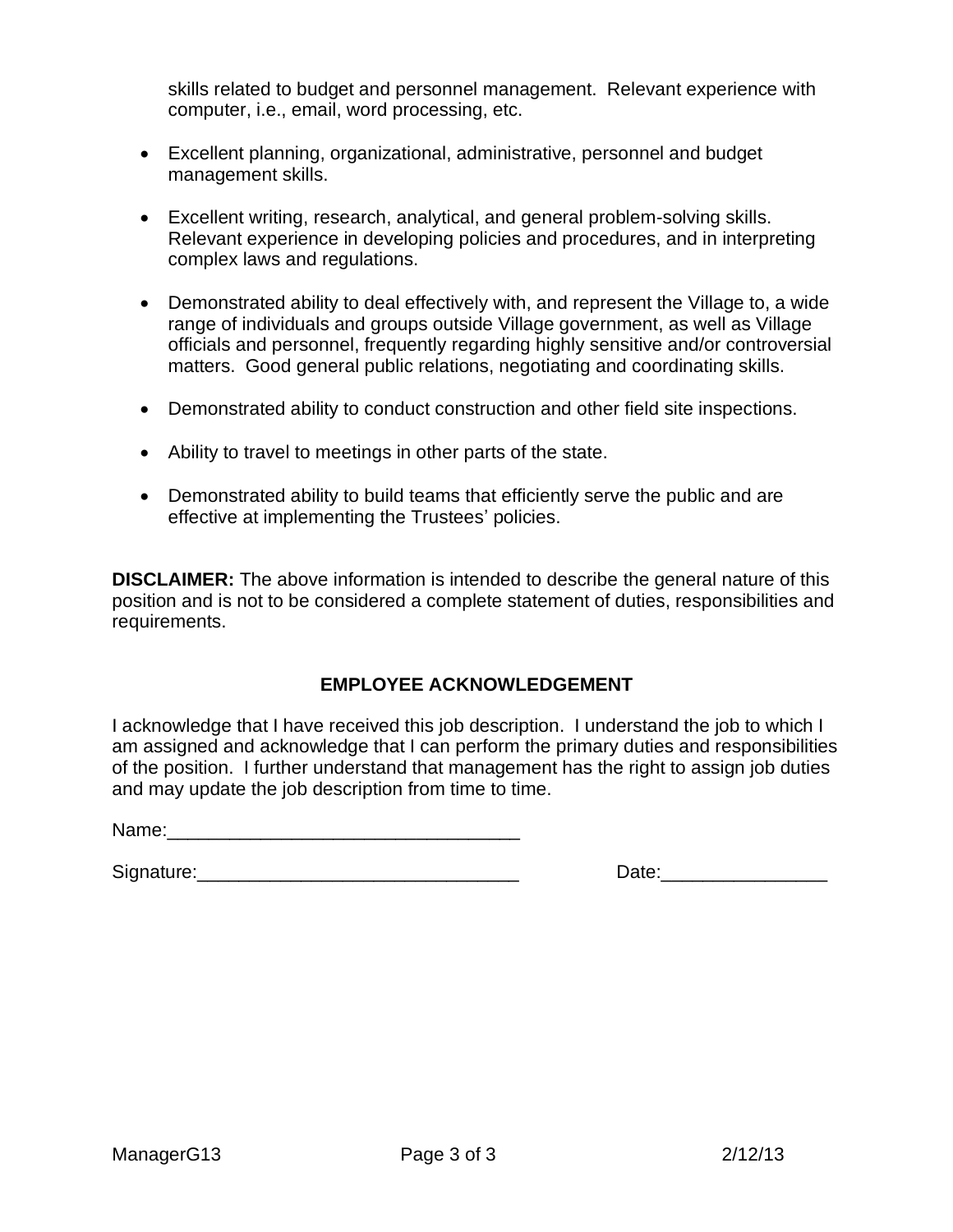#### **TOWN MANAGER**

#### **Definition:**

Administrative and supervisory work in directing the activities of the town's departments, commissions, boards and officers except those elected; all other related work as required.

#### **Distinguishing Characteristics:**

Exercises administrative authority over the operations of the municipality in conformance with policies and objectives set forth by the board of selectmen and the laws of the state.

Performs professional municipal management duties of a highly complex and responsible nature, requiring considerable judgment in making administrative decisions, in carrying out town policy, and in overseeing municipal activities.

Supervises approximately ten administrators and department heads directly with final responsibility for 76 full-time employees.

Makes frequent contacts with local, state and federal officials, local business and community leaders, town employees and department heads, and with the general public.

Has access to extensive town-wide confidential information including personnel records, negotiating positions, and confidential investigations.

Little physical effort required in performing duties under typical office conditions.

#### **Examples of Work**:

Serves as chief administrative officer of the town; plans, directs and supervises the town's departments, commissions, boards and officers; serves as liaison with various state and federal organizations; establishes goals and analyzes and evaluates programs.

Prepares documents, presents and implements the town's annual budget; prepares warnings for the annual and special town meetings; directs the formulation of the capital improvement program; oversees the community planning efforts, including land use and economic development.

Acts as the town's public safety and personnel director; bargains with employee unions; oversees personnel administration and resolves problematic cases according to established policies and procedures; develops systematic personnel policies and practices for implementation with union and non-union employees.

Supervises the rental and use of all town facilities and is responsible for the maintenance and repair of all town property.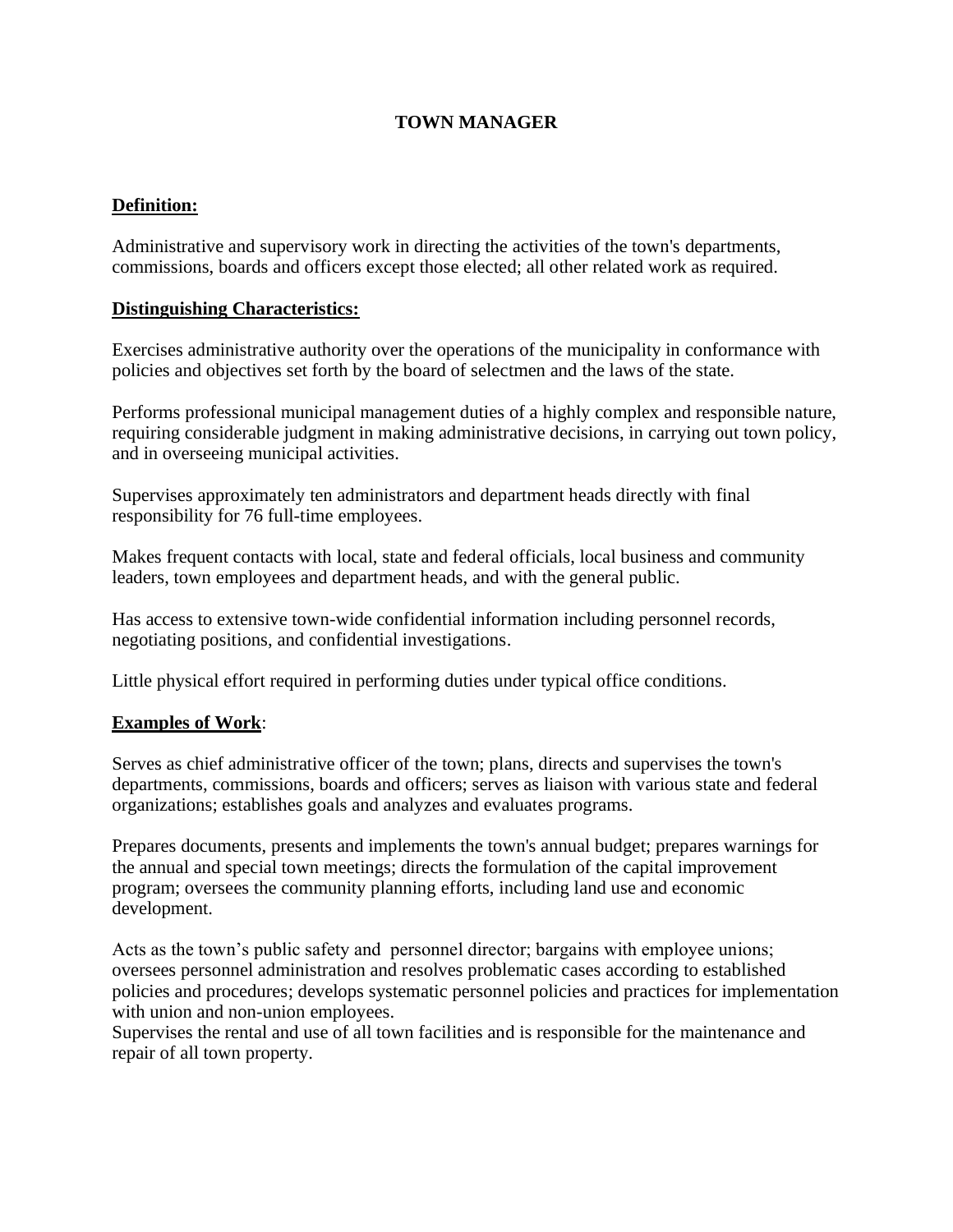Performs a vital public relations function for the town in dealing with the complaints, criticism and suggestions of citizens, business, industry, developers and builders; performs community development activities on behalf of the town; develops procedures to coordinate the inter-departmental review of development proposals; implements the inter-departmental strategies related to planning and development.

Oversees the competitive bidding process for contractual services; may meet and negotiates with potential vendors and contractors; monitor the progress of consultants and contractors retained by the town.

Work with the board of selectmen on matters affecting town government and matters involving litigation.

Oversees the purchasing of supplies, materials, equipment and facilities; seeks and evaluates opportunities for consolidated purchasing or alternative purchasing arrangements.

Prepares periodic reports to the selectmen; oversees maintenance of statistics; all other work as required by the board of selectmen.

#### **RECOMMENDED MINIMUM QUALIFICATIONS**

#### **Education and Experience:**

Master's degree in public administration or related field; five year's experience in public management or administration; or, Bachelor's degree in public administration and seven year's experience.

#### **Knowledge, Ability and Skill:**

Substantial knowledge of municipal operations. Thorough knowledge of municipal finance, budgets, personnel policies and practices, collective bargaining, state and federal agencies as they relate to municipal government, town charter and policies, federal and state laws. Substantial management skills to direct the work of professional and non-professional subordinates. Ability to represent the town appropriately and effectively. Ability to perform organizational tasks as needed. Ability to work with employees and the general public under conditions of stress.

Must be able to accept constructive suggestions for improvement and have the ability to communicate and work well with others.

#### **Physical Demands**

The physical demands described here are representative of those that must be met by an employee to successfully perform the essential functions of this job. Reasonable accommodations may be made to enable individuals with disabilities to perform the essential functions.

While performing the duties of this job, the employee is frequently required to sit and talk or